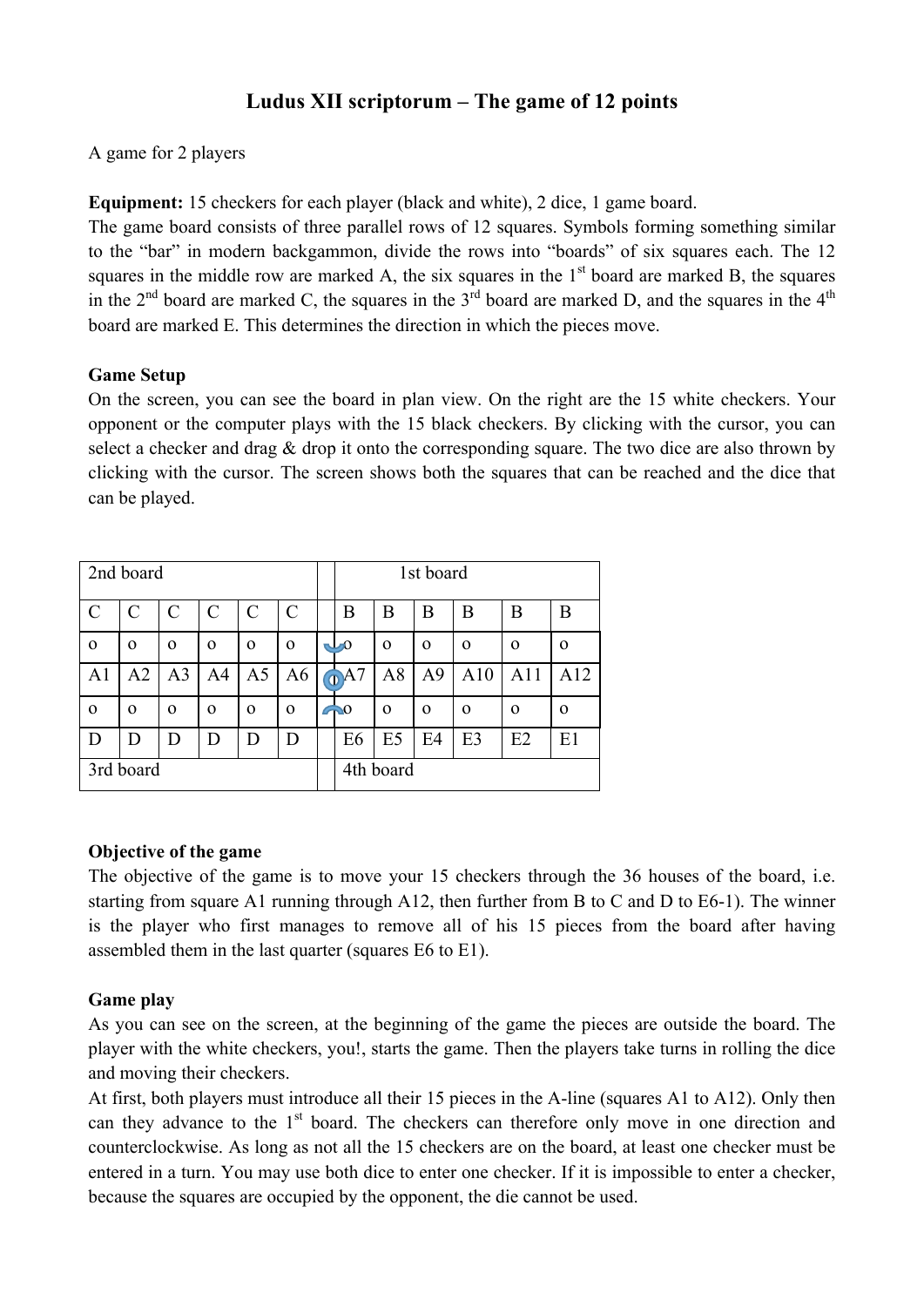The player rolls the two dice by clicking them with the cursor. According to the roll of the dice, he moves one or two of his checkers. To do this, click a selected checker and drag it to the selected square. Then it is the opponent's turn. The following rules apply for the moves:

1. The numbers rolled can be attributed to a single checker but can also be distributed between two different checkers. Example: After a roll of 2+5, either one checker can move a total of 7 squares (but see next paragraph), or one checker can move 2 squares and another one 5. The order in which the checkers move is up to the player.

2. The numbers rolled must be used separately and must not be added. If a checker is to move twice, it must move each number individually, according to our example first 2, then 5 or vice versa (and not just 7). If one or more numbers cannot be drawn legally, they expire.

3. Doubles: In a doubles (= two equal numbers) the numbers are played twice, e.g. a doubles of four  $(4+4)$  results in  $4+4+4+4$ .

4. There is no limit to the number of checkers that can occupy the same square at a time. No square is ever occupied by checkers from both players simultaneously.

5. A checker can only move to a square that is or unoccupied or is occupied by one or more of the player's own checkers. It may also land on a point occupied by exactly one opposing checker, or "blot". In the latter case, the opponent's checker is hit. Two stones of the same colour on one square are protected from being hit and block the square for the opponent.

6. Re-entering of hit checkers: A captured checker is placed on the circle in the centre of the board. It must first be re-entered from square A1 before other checkers can be moved. If the checker cannot be re-entered because the squares indicated by the dice roll are occupied, the player loses his turn.

The following rules apply to the bearing off of checkers:

As soon as a player has assembled all his own checkers in the last board (squares E6 to E1), he can begin to bear them off the game. The player may remove one stone at a time from the square corresponding to the number of points rolled. Example: After throwing 4+2, a checker can be removed from square E4 (the fourth but last square or fourth square counted from the edge of the board) and one from square E2 (the second but last square or second square counted from the edge of the board). The removed checkers appear next to the board. Alternatively, a checker can also move forward within the board without being removed.

If there is no checker on a square corresponding to the number of dice and there are no more checkers on higher squares, a checker may be removed from the next lower occupied square. Example: A 4 was rolled, but there is no checker on the fourth but last square (square E4). But, if there are still checkers on E5 or E6, a checker from there advances four squares. However, if there are no checkers left on E5 or E6 either, a checker from square E3  $(3<sup>rd</sup>$  but last) can be removed with 4. If E3 is not occupied, a checker can be removed from E2 and so on.

If a checker of the removing player is hit while bearing off, he may not continue to bear off his checkers until the captured checker has been re-entered and reached the last board.

### **End of the game**

The first player to remove all his 15 checkers from the game board is the winner.